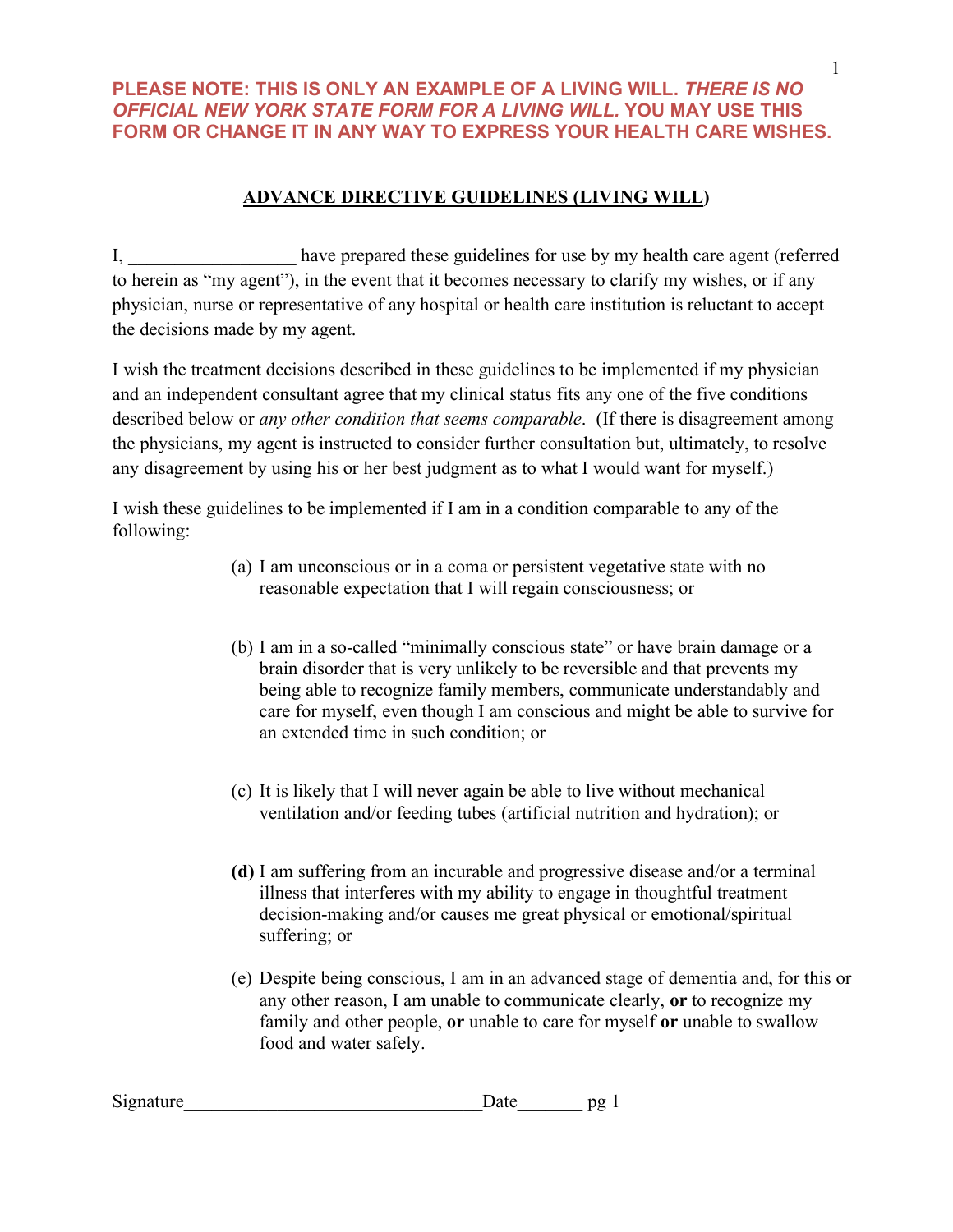If my agent concludes, after reasonable medical consultation, that I am suffering from any of the foregoing conditions, I want a DNR order written and I wish all medication, all treatment, all **feeding by hand** and all artificial nutrition and hydration that might prolong my life to be withheld or, if already begun, to be withdrawn. Other examples of procedures I do **not** want are: antibiotics, blood transfusions, kidney dialysis and invasive diagnostic procedures; I do not want surgery, unless it is absolutely necessary to control pain. Any previously implanted cardiac devices are to be deactivated. The foregoing list is not exhaustive; it is my wish to have no procedure that would prolong my life under any of the conditions described above.

However, I do want to receive simple hygiene and measures to assure comfort, to relieve pain and allay anxiety. I would like my lips and inner surface of my mouth to be kept moistened to minimize discomfort. I would like medication for pain and/or anxiety to be administered to me in sufficient dosage and with sufficient frequency to assure **effective** palliation and symptom relief, even though such medication might shorten my life. I particularly want sedation sufficiently strong to relieve any respiratory distress that I may be suffering.

Under the conditions described above, life will have no value for me and I would want to die peacefully and quickly, avoiding a drawn-out death that would involve unnecessary suffering for me and/or for those whom I love.

I have tried to describe above the kinds of circumstances under which I would like life-sustaining treatment to be withdrawn or withheld. However, I cannot anticipate and describe every possibility, and I want my agent to be guided at all times by the principle of compassion and to demand withholding or withdrawal of life sustaining measures if my condition is comparable to the circumstances described above.

It is my wish to die at home, rather than in a hospital or other institution, provided that this does not impose an unreasonable burden on my family. If I am in a hospital, nursing home or other health care facility when my condition is judged to be as outlined above, I wish **"Do Not Resuscitate"** and **"Do Not Intubate" and "Do not hand feed"** orders to be written and I would like my agent to ascertain whether that facility will honor my wishes as set forth in these guidelines. If not, I would like to be removed from such facility and placed under hospice care in my own home or in some other setting where capable staff will provide compassionate end-oflife care in accordance with these guidelines.

It is my intention that my agent's instructions be honored by everyone, including my family, my physicians and all others concerned with my care. I expect all such persons to be legally and morally bound to act in accord with my wishes, as set forth on my behalf by my agent.

| Signature | $-1$<br>∙atc | nσ |
|-----------|--------------|----|
|           |              |    |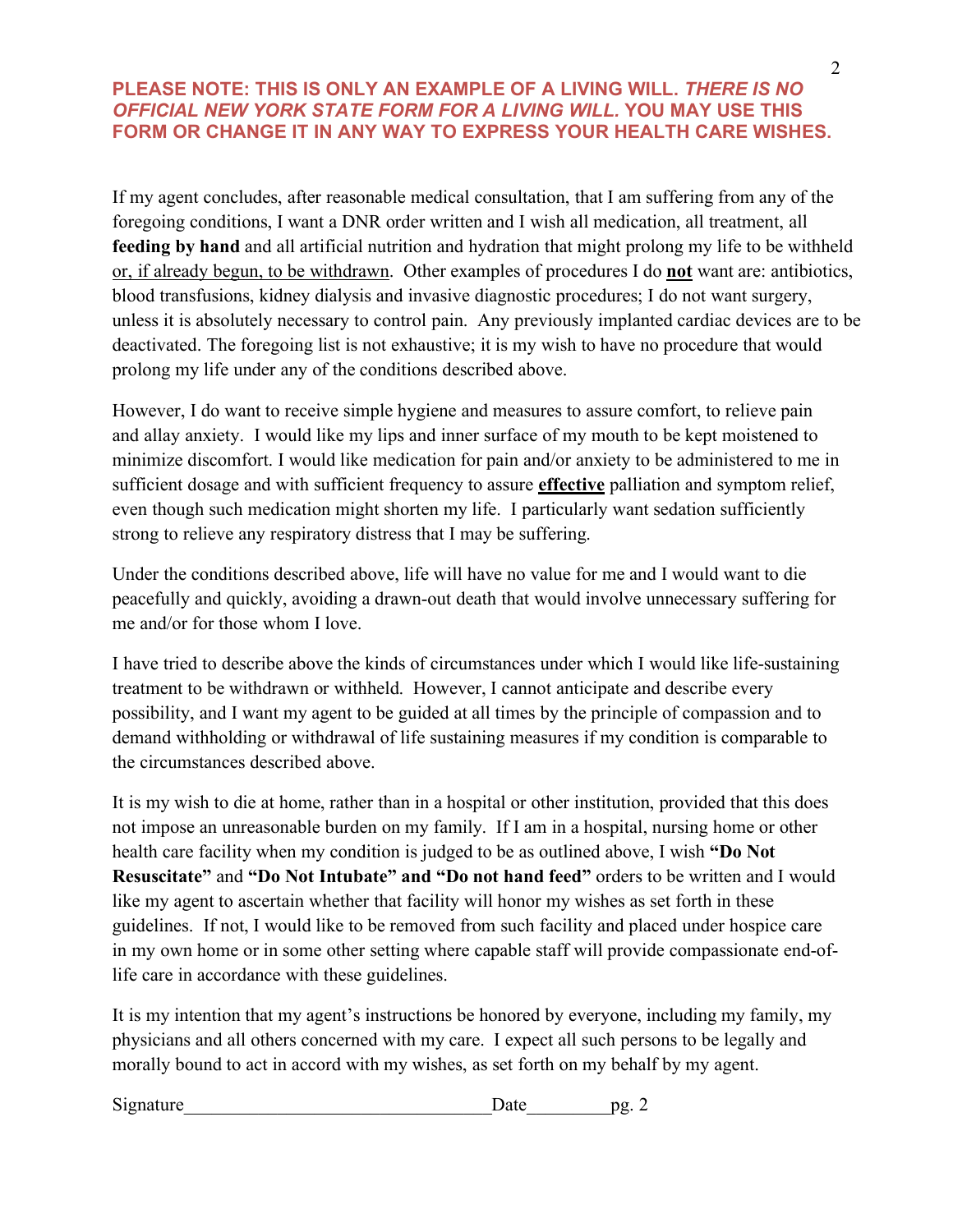If any hospital or other institution or any physician, nurse or other health care personnel refuse to obey my wishes as set forth herein, I hereby direct my agent to commence suit against such institution and personnel for all hospital costs, drugs, medical expenses and all other damages flowing from such refusal, and I further direct my agent not to pay bills for subsequent services from any such health care provider.

Under the circumstances outlined in the preceding paragraph, I also direct that I be transferred in a timely manner from such institution to an appropriate health care institution that will agree to honor this advance directive.

I recommend, in the case of refusal by any health care institution or any physician, nurse or other health care personnel to obey my wishes as expressed here, that my agent consider one or more of the following actions: (a) the threat of **adverse publicity** in the public media; (b) **malpractice suit**, because of failure to obtain informed consent for intrusive or invasive procedures; or (c) a suit for **assault and battery**. Consult my attorney, \_\_\_\_\_\_\_\_\_\_\_\_\_\_\_\_\_\_\_\_\_\_\_\_\_\_\_\_; cell: \_\_\_\_\_\_\_\_\_)

The question may arise as to whether I may have had a change of mind. It is my direction that, absent a written revocation of this document, it must be presumed that I have not had a change of mind, no matter how much time may have elapsed between the execution of this document and its enforcement.

Upon my death, if any of my organs or tissues are sound and would be of value as transplants for other people or useful for research, I freely give my permission for such donation.

I have subscribed to this declaration in the presence of witnesses and, in a separate document, I have designated my health care agent, to whom I have communicated the decisions set forth above and upon whom I have conferred the authority to communicate these decisions to all concerned.

Unless I revoke it, this set of guidelines to my agent shall remain in effect indefinitely.

| $\sim$<br>Signature | .<br>Jalt | nø |
|---------------------|-----------|----|
|---------------------|-----------|----|